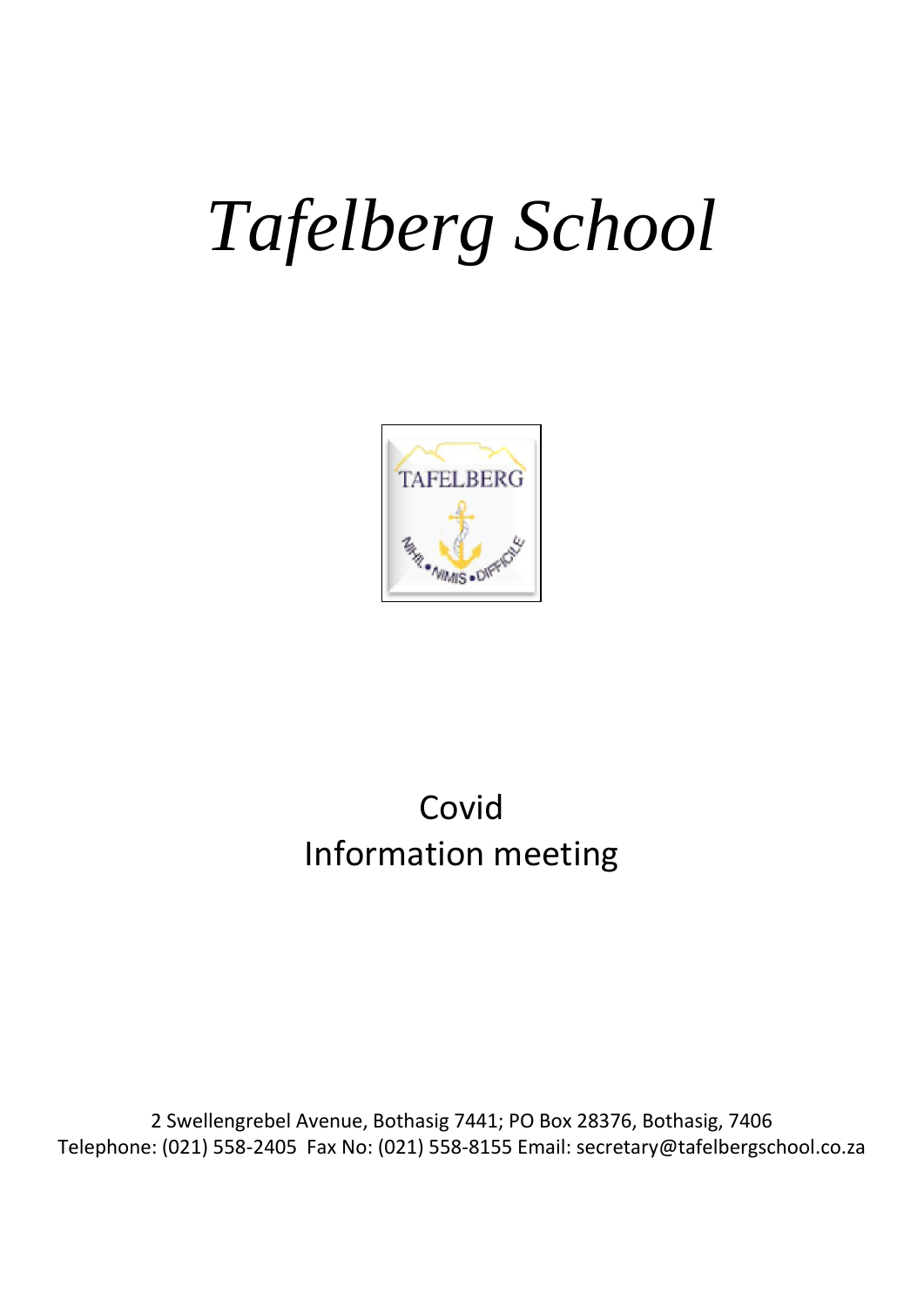# **TBS Screening Procedure**

- Gates will open at 07:30 08:00  $\bullet$
- Enter at the learner gate.
- Prefect/teacher will sanitize you at the gate.  $\bullet$
- Follow the lines to ensure social distancing.
- Report to screening section for your phase.
- Teacher will take your temperature and ask you 5 questions.
- If you have past your screening, go straight to your register class.
- If you have a temperature of 38<sup>0</sup> Celsius or more you will be taken to the hall for isolation and your parent/guardian will be contacted to fetch you.
- If you are late: Report at secretary. She will screen you and provide you with a late card.

# Learners with vehicles

- Enter main gate
- Have sanitizer in your car to sanitize after you pressed the button to come into gate.
- Park car at learner parking area.
- No fees for parking
- Give copy of license to Mrs Benecke.
- There will be a teacher on duty to guide you to your screening point.



Disney PIXAR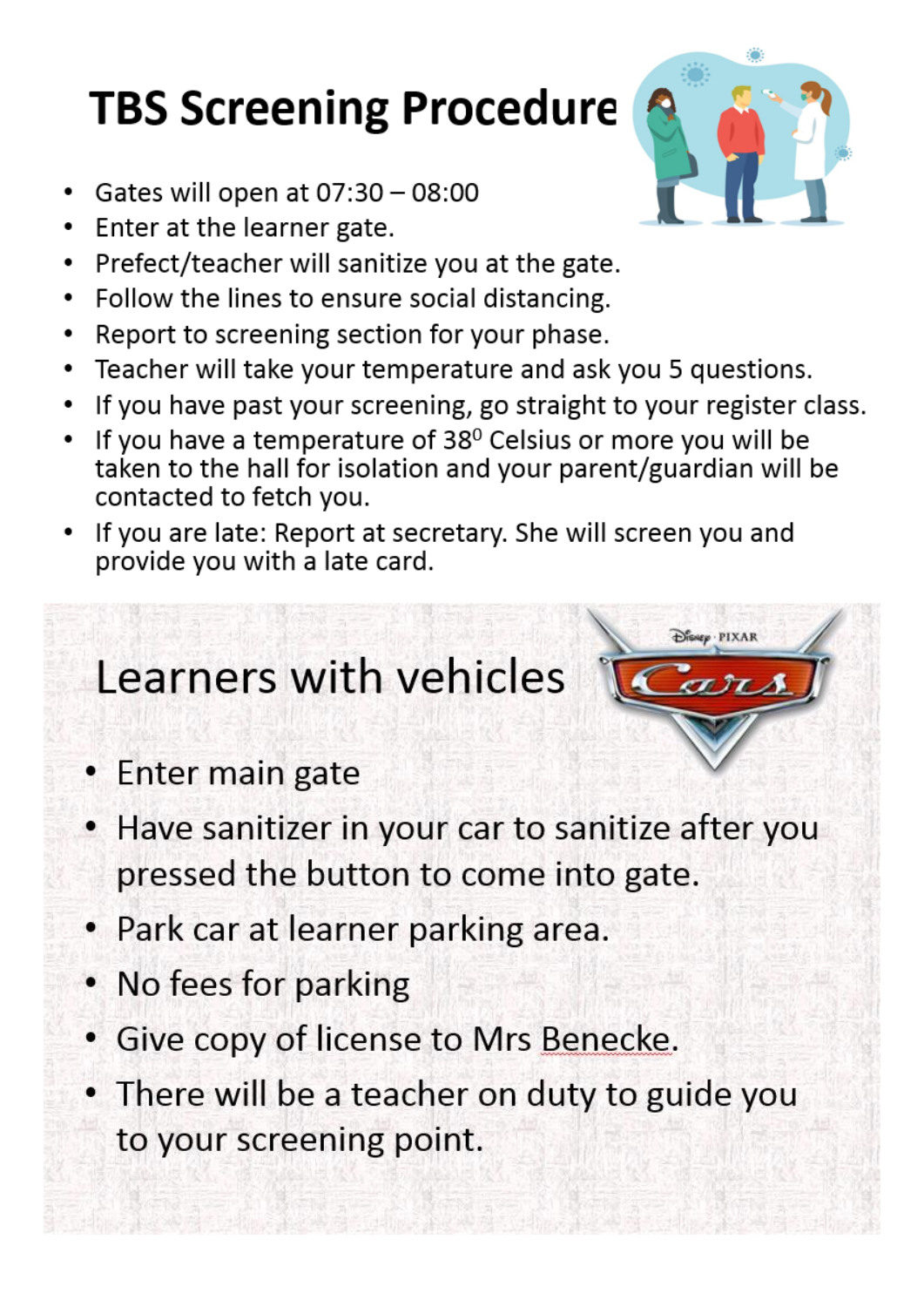# **Social distancing and** safety

**Be SAFE from coronavirus infection** Be SMART & inform yourself about it Be KIND & support one another

- Use painted guides to assist you to maintain a safe social distance around school and in class.
- Before you enter a venue, you will be sanitized by your teacher.  $\bullet$
- Your teachers will sanitize your desks and computers after every lesson.
- Classes are cleaned and sanitized daily.
- You will receive 2 masks from department and a mask and shield from  $\bullet$ TBS. You can wear a mask from home if it is plain white, blue or black.
- Wear your mask/shield the whole day. During break you must wear a mask.
- Masks can be taken home to wash.  $\bullet$
- Shields stay in register class on desk. Your teacher will sanitize your shield every day.
- No borrowing equipment, stationary or books. Bring correct books and textbooks each day. No books to be left in classes.
- No going to the bathroom/walking around during lesson time.

# **High School Break**

- 30 minute break  $\bullet$
- Wear your mask for break and leave your shield in class.  $\bullet$
- There will be a prefect on duty by the bathroom with sanitizer. Sanitize  $\bullet$ when entering and leaving the bathroom.
- Grade 7-9 use the sports field for break.  $\bullet$
- Grade 10-12 use the fields at the back of the school for break.
- Tuck shop is closed.
- There will be 2 teachers on duty per phase.  $\bullet$
- No ball games and contact games allowed.  $\bullet$
- Ensure to practice social distancing during break.  $\bullet$
- Seating at tuck-shop will be marked to ensure social distancing.
- At the end of break the teachers on duty will help guide you to enter the school the school in an orderly fashion.
- Class teacher will be outside of class to sanitize you before the lesson  $\bullet$ start.
- When it rains all learners stay in the class you are before break and will go to your next lesson when break ends.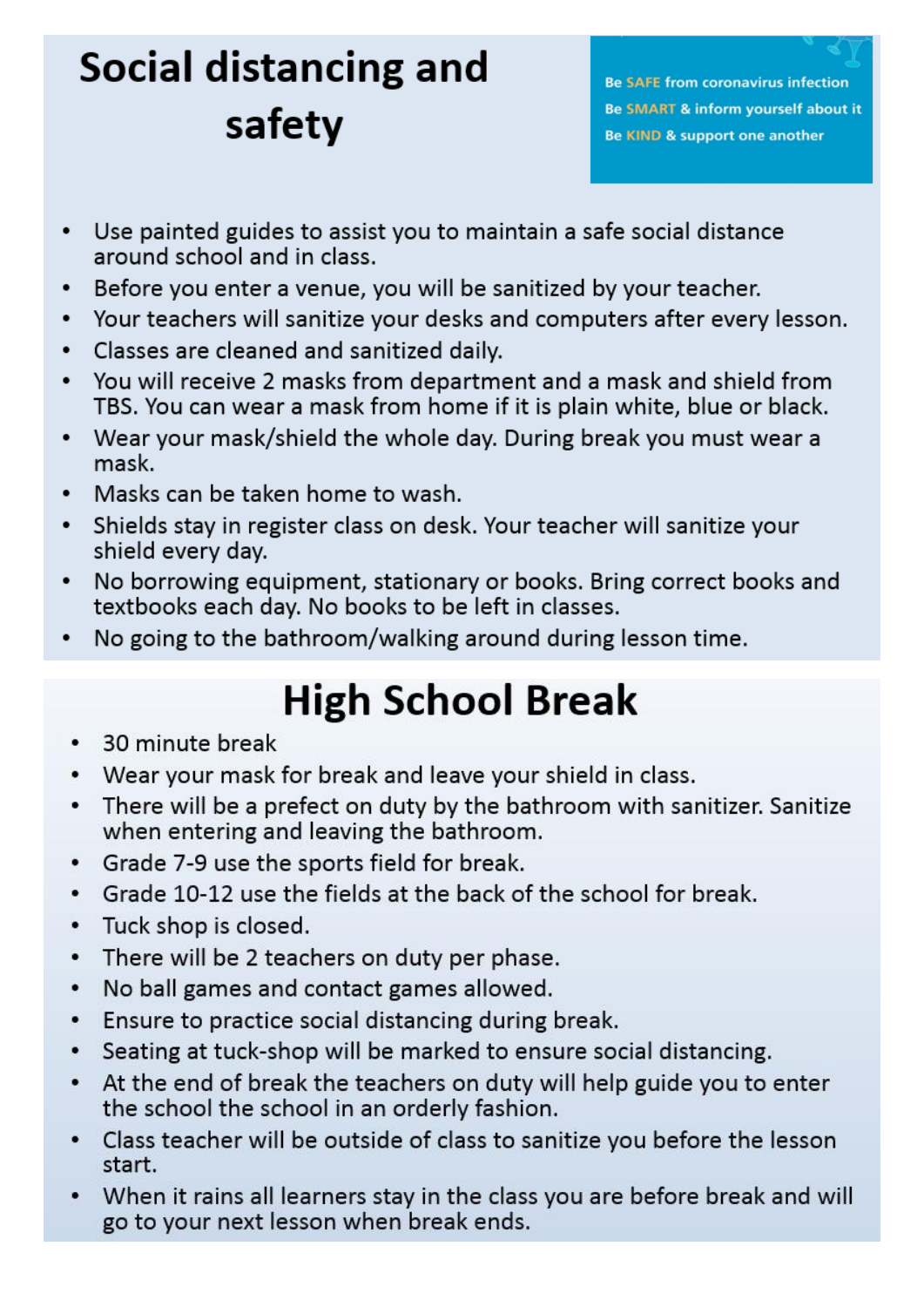# **Lockers**

- No sharing of lockers
- You are only allowed to use your locker in the morning after you have been screened, during break and at the end of the day.
- A prefect/teacher will help guide the amount of learners entering the locker area.
- Be sure to sanitize after you have used your locker.

• You have 3 options: **Full Winter uniform, Full Summer uniform or** Tracksuit.



- No mixing and matching uniforms.
- . You are allowed to wear your TBS Jacket with any of the three uniforms.

**Uniform** 

• You will receive x3 masks and a shield from school. You can wear a mask from home if it is plain black/navy blue or white.

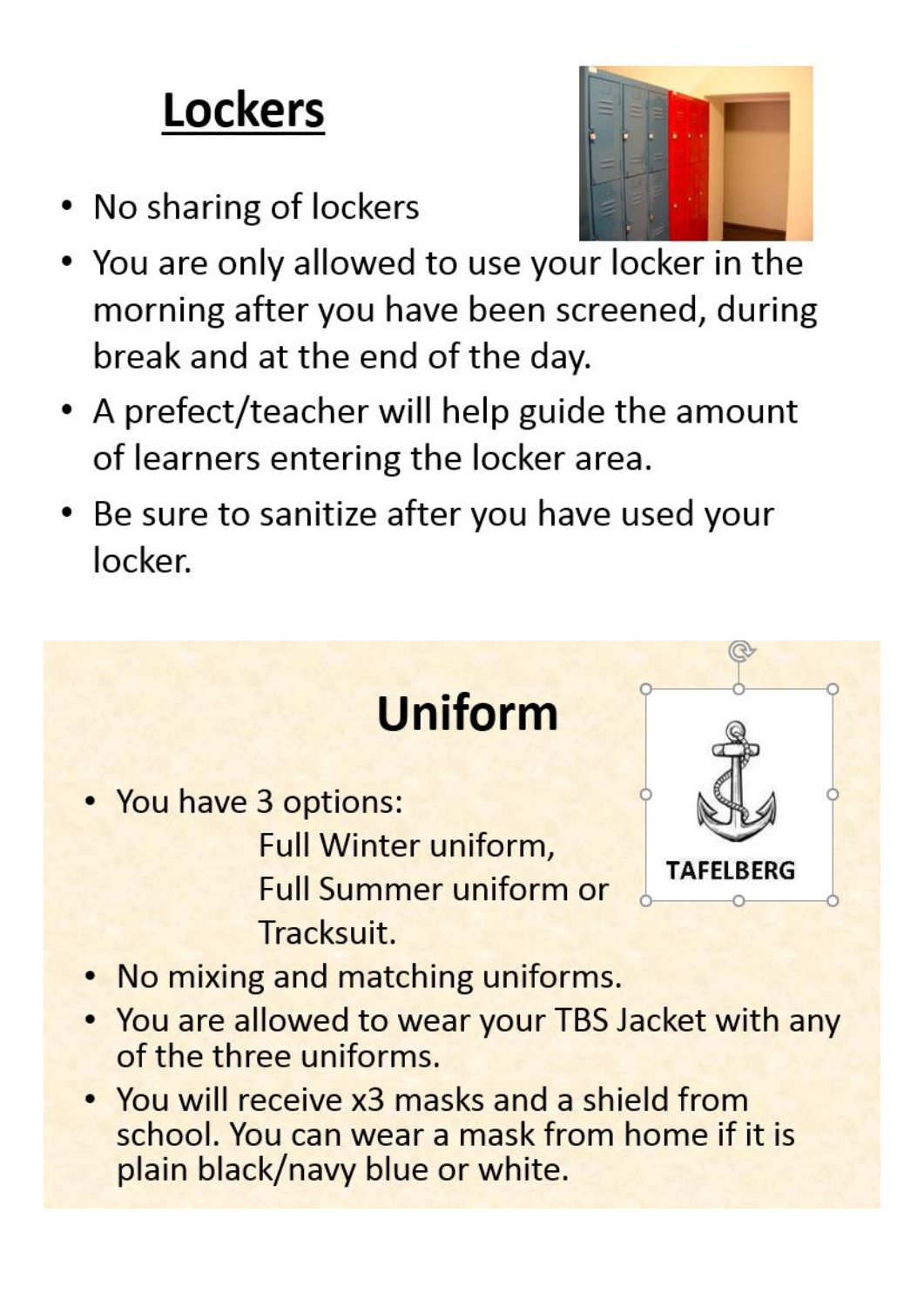# **E-mail addresses of the senior phase staff**

| <b>TEACHER</b>     | <b>E-MAIL</b>                      |
|--------------------|------------------------------------|
| Mr Last            | jlast@tafelbergschool.co.za        |
| Mr Chikohomero     | pchikohomero@tafelbergschool.co.za |
| Mrs Tolken         | ttolken@tafelbergschool.co.za      |
| Mrs Schoeman       | ischoeman@tafelbergschool.co.za    |
| Mr Davids          | odavids@tafelbergschool.co.za      |
| Ms Patel           | tpatel@tafelbergschool.co.za       |
| Mr Eloff           | celoff@tafelbergschool.co.za       |
| Mr Chaston         | bchaston@tafelbergschool.co.za     |
| Mrs Dippenaar      | edippenaar@tafelbergschool.co.za   |
| Mrs Lundie         | viceprin@tafelbergschool.co.za     |
| Mr Duvenhage       | eduvenhage@tafelbergschool.co.za   |
| Mrs Tutu           | ctutu@tafelbergschool.co.za        |
| Mrs Woods          | bwoods@tafelbergschool.co.za       |
| Mrs Benecke        | lee-anne@tafelbergschool.co.za     |
| Mr Sickle          | msickle@tafelbergschool.co.za      |
| Ms. Tilley         | ktilley@tafelbergschool.co.za      |
| Mrs Marx           | wmarx@tafelbergschool.co.za        |
| <b>Mrs Millard</b> | hmillard@tafelbergschool.co.za     |
| Mr Romanes         | dromanes@tafelbergschool.co.za     |
| Mr Benecke         | principal@tafelbergschool.co.za    |
| Ms Van Wyk         | counsellor@tafelbergschool.co.za   |
| Mr Abrahams        | wabrahams@tafelbergschool.co.za    |

## **Assessments (FATs, PATs, Orals etc.)**

As per DBE policy and the NPPPPR document (policy on promotion requirements), all learners **HAVE** to complete a set number of Formal Assessment Tasks (FATs) in order to be allowed to progress to the next grade. Teachers need to have these FATs/PATs etc. completed by certain dates, as the teachers need to mark, moderate and record all the marks on WCED schedules by a predetermined date. The learners are given these dates/instructions well in advance, and are regularly reminded by the teachers. Please ensure that your child meets the deadlines set by the teachers, so that we avoid traumatic issues at the end of year where a learner fails due to incomplete School Based Assessment (i.e. FATs/PATs etc.) requirements.

Furthermore, please note that should your child not be at school on the date of the assessment, he/she will write the assessment on the first day they arrive back at school after their absence. They will also need to provide a valid reason for not sitting the assessment on the original date. Please note that this arrangement is not applicable to the final year-end assessments.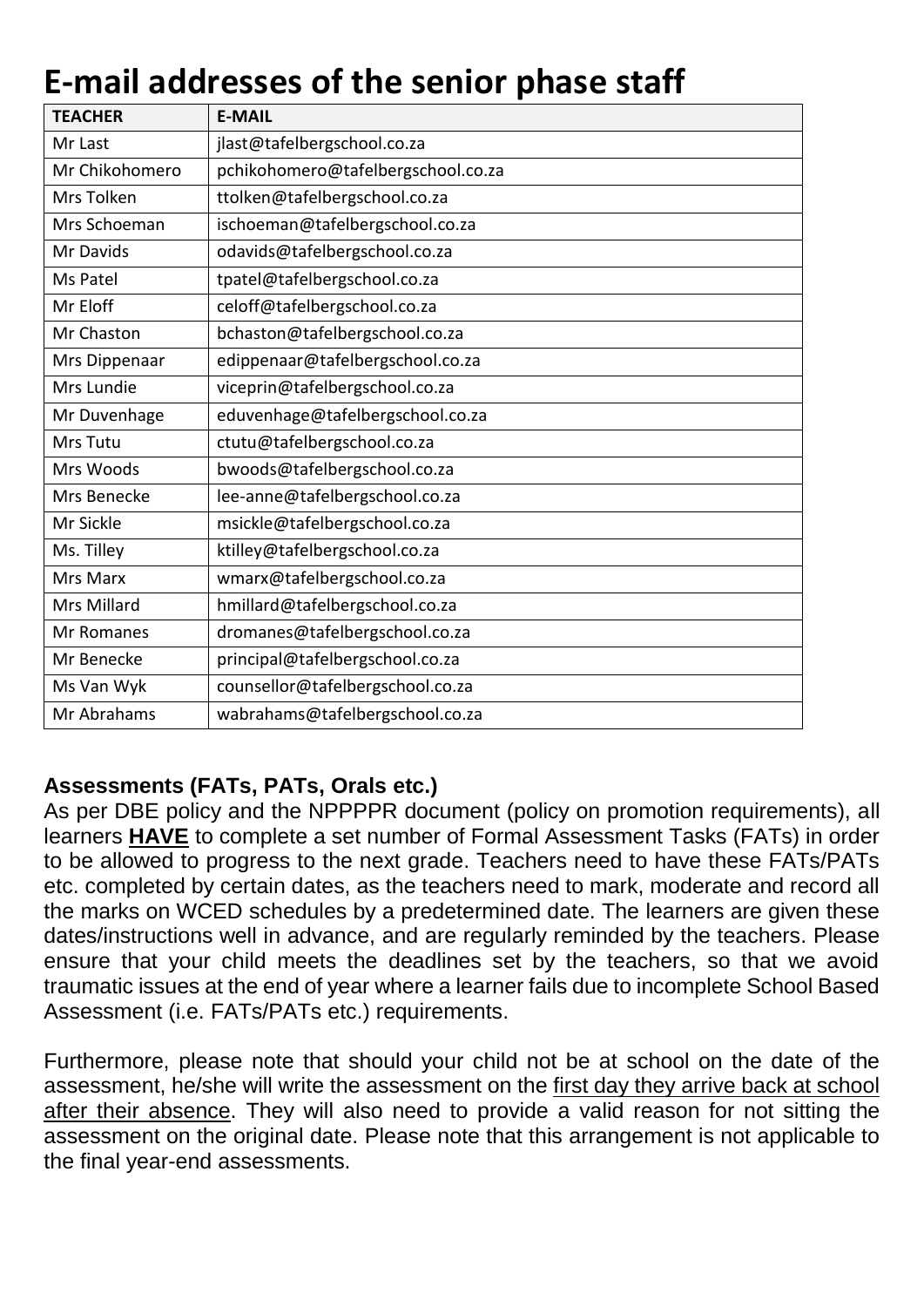#### **Diaries**

The Grade 7's and Grade 8's will receive a pack in which the new term dates etc. are reflected. Unfortunately, nobody could have predicted the Covid-19 issue. However, we hope that the learners use the printed pack in conjunction with the diary presented by the school at the start of this year.

### **Reminders**

- Collections and drop off of work and books:
	- Gr.4-6 : Friday from 10am-12pm (drive through)
	- Gr.7-9 : Wednesdays from 10am-12pm (collect at reception)
	- Gr.10-12 : Thursdays from 10am-12pm (collect at reception)
- Please adhere to the drop-off times in the morning and pick up times in the afternoon.
- PLEASE update all your contact and home details, so that we can contact you in an emergency.
- The school in no way endorses any product, service or entity (nor any claim made by them) advertised in this Newsletter.

| <b>GRADES</b>   | <b>MON</b>     | <b>TUES</b>    | <b>WED</b>     | <b>THUR</b>    | <b>FRI</b>     |
|-----------------|----------------|----------------|----------------|----------------|----------------|
| $1 + 2$         | $8am - 1:15pm$ | $8am - 1:15pm$ | $8am - 1:15pm$ | $8am - 1:15pm$ | $8am - 1:10pm$ |
|                 |                |                |                |                |                |
| $3 - 6$         | 8am - 2:30pm   | 8am - 2:30pm   | 8am - 2:30pm   | 8am - 2:30pm   | 8am - 2pm      |
|                 |                |                |                |                |                |
| $7 - 11$        | 8am - 2:40pm   | 8am - 2:40pm   | 8am - 2:40pm   | 8am - 2:40pm   | 8am - 2pm      |
|                 |                |                |                |                |                |
| 12 <sup>2</sup> | 8am - 3:30pm   | 8am - 2:40pm   | 8am - 3:30pm   | 8am - 3:30pm   | 8am - 2pm      |

## **NEW SCHOOL TIMES : 2020**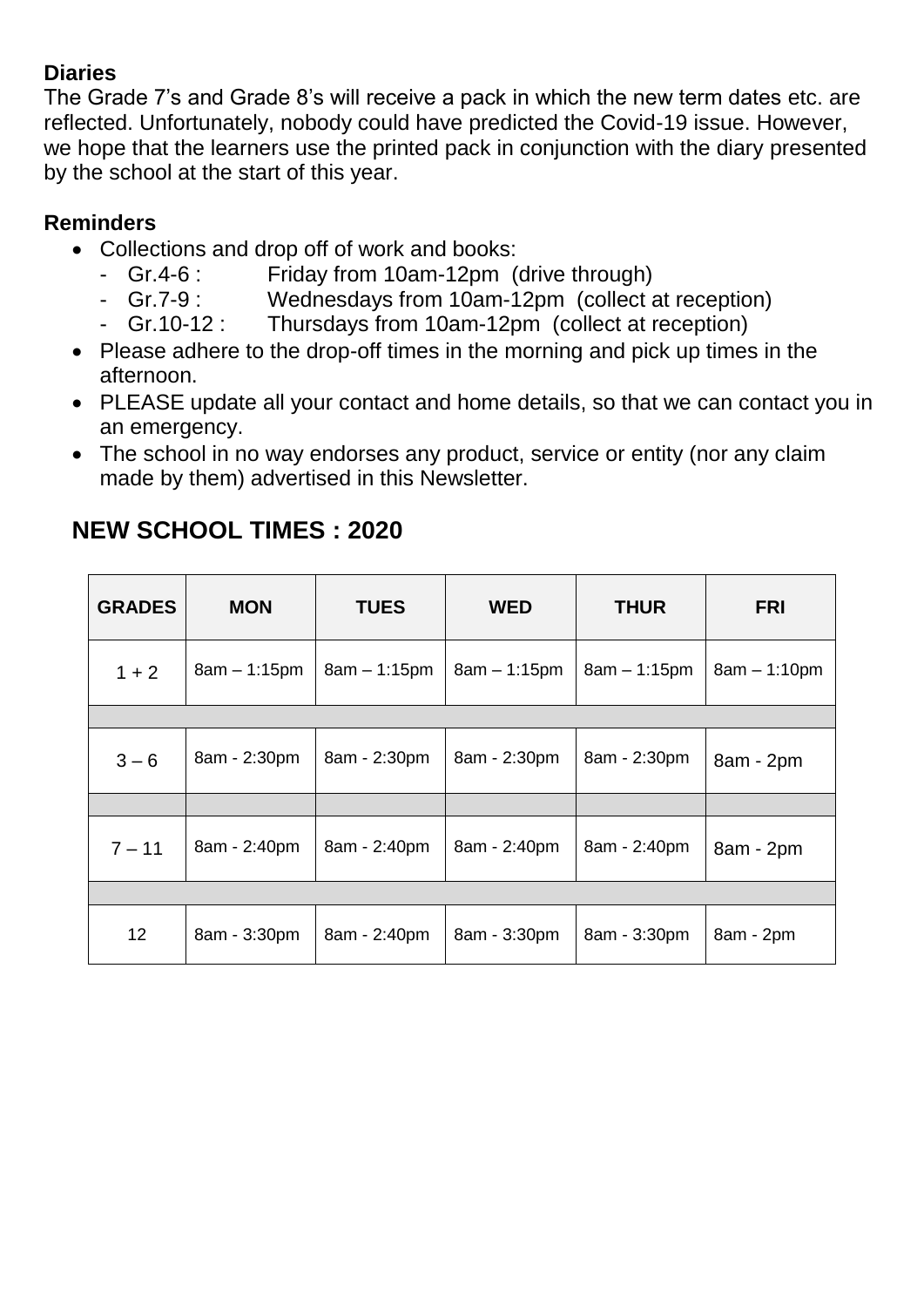# Grade 7 Google Classroom codes

| <b>Subject</b> | <b>Teacher</b>            | Code           |
|----------------|---------------------------|----------------|
| English HL     | Mrs Tolken                | 6gwzicc        |
| Afrikaans FAL  | Mrs Woods                 | xvrdvuw        |
| <b>Maths</b>   | Mr Last                   | tritbya        |
| N.S & Tech     | Mr Chikohomero            | olbg6oo<br>7.2 |
|                |                           | bhm5njq<br>7.1 |
| <b>SS</b>      | Mr Sickle                 | obr7srn        |
| <b>EMS</b>     | <b>Mr Sickle</b>          | wnqve7i        |
| <b>CA</b>      | Mr Davids                 | rlrpslf<br>7.2 |
|                |                           | pcqdhnf<br>7.1 |
| LO             | <b>Miss Patel and Mrs</b> | fvupajn        |
|                | Woods                     |                |

# Grade 8 Google Classroom codes

| <b>Subject</b> | <b>Teacher</b>       | Code           |
|----------------|----------------------|----------------|
| English HL     | Mrs Tolken           | 5aabq23        |
| Afrikaans FAL  | Mrs Woods & Mr Last  | bbwpc6t        |
| <b>Maths</b>   | Mrs Lundie &         | xyqeig7        |
|                | Mrs Benecke          |                |
| N.S & Tech     | Mr Chikohomero & Mrs | k6m7qnq<br>8.2 |
|                | Dippenaar            | b7jqrwb<br>8.1 |
| SS             | <b>Mr Sickle</b>     | ovsiivx        |
| <b>EMS</b>     | Mr Duvenhage         | lugg7jj        |
| CA             | Mr Davids            | 8.2<br>xawnnzq |
|                |                      | yxk4vlo<br>8.1 |
| LO             | <b>Miss Patel</b>    | 7km4dzc        |

## Grade 9 Google Classroom codes

| <b>Subject</b> | <b>Teacher</b>     | Code           |
|----------------|--------------------|----------------|
| English HL     | <b>Miss Patel</b>  | uly2u2i        |
| Afrikaans FAL  | Mrs Schoeman       | ed6xlqs        |
| <b>Maths</b>   | Mr Last & Mrs Tutu | jfjo5v2        |
| <b>NS</b>      | Mrs Dippenaar      | jswbwlg        |
| SS             | Mr Sickle          | ficldtu        |
| Tech           | Mr Chikohomero     | pw4hk3o<br>9.2 |
|                |                    | o2ptyft<br>9.1 |
| <b>EMS</b>     | Mr Duvenhage       | 6rtazak        |
| CA             | Mr Davids          | 54a57bx<br>9.2 |
|                |                    | buughng<br>9.1 |
| LO             | <b>Miss Patel</b>  | ngbu3dy        |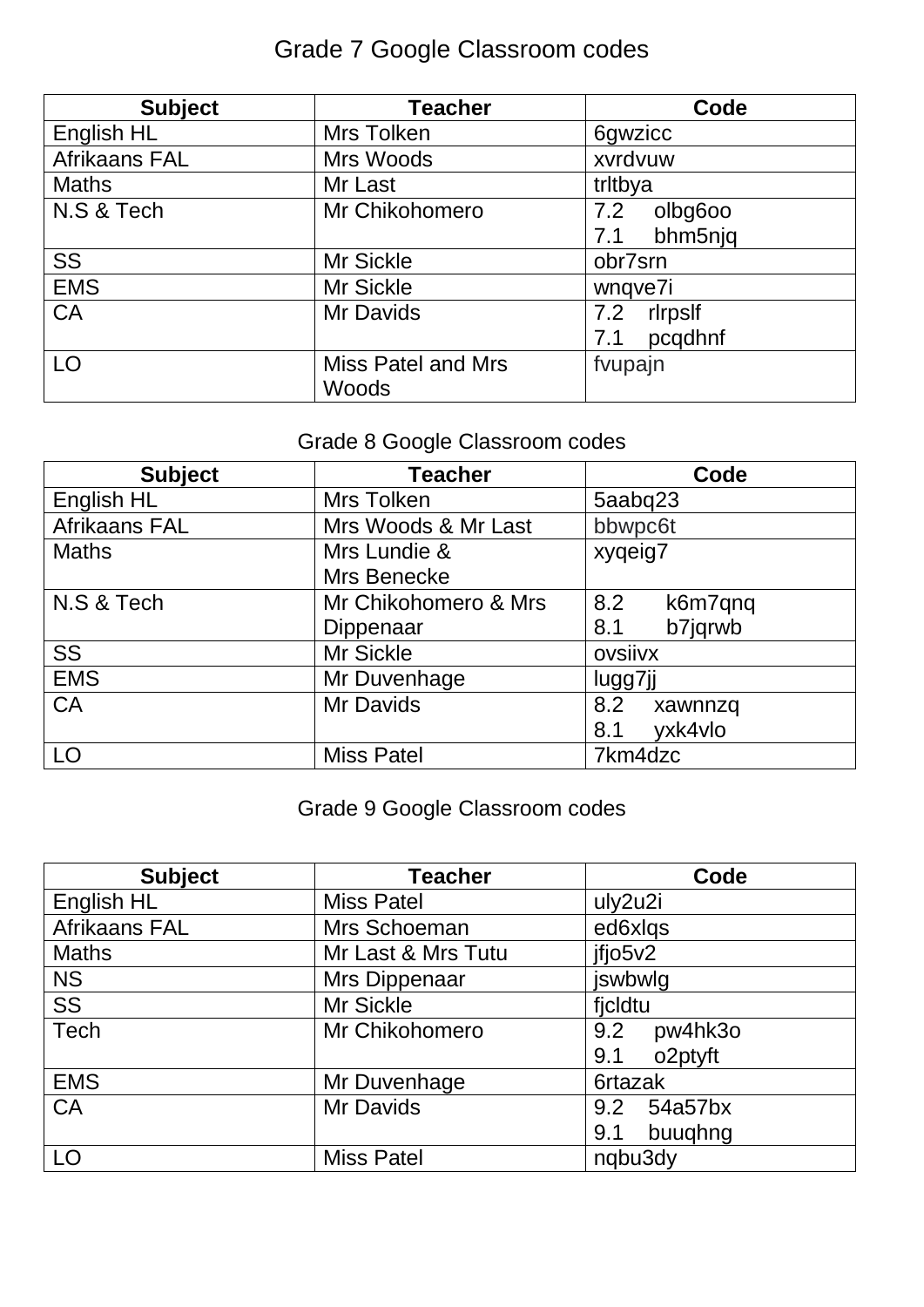| <b>Subject</b>          | <b>Teacher</b>     | Code    |
|-------------------------|--------------------|---------|
| English                 | <b>Miss Patel</b>  | 62dojgg |
|                         | <b>Miss Tilley</b> |         |
| Afrikaans               | Mrs Schoeman       | xsv5b24 |
| Maths Lit.              | <b>Mrs Tutu</b>    | munbsne |
| <b>Life Orientation</b> | <b>Miss Tilley</b> | csipntc |
| <b>History</b>          | Mr. Romanes        | Ojnfd67 |
| Geography               | Mr. Romanes        | mbmmzck |
| <b>Business Studies</b> | Mr. Duvenhage      | 6b2gfne |
| <b>Consumer Studies</b> | Mrs Dippenaar      | mzggfw7 |
| E.G.D.                  | A.B. Chaston       | u5cnkni |
| Design                  | O Davids           | bdjcsuj |
| Computer                | Mr. Eloff          |         |
| Applications            |                    |         |
| Technology              |                    |         |

# Grade 10 Google Classroom Codes 2020

# Grade 11 Google Classroom Codes 2020

| <b>Subject</b>          | <b>Teacher</b>     | Code         |
|-------------------------|--------------------|--------------|
| English                 | <b>Mrs Millard</b> | aukdu3n=11.1 |
|                         |                    | 2yoh57b=11.2 |
|                         |                    |              |
| <b>Afrikaans</b>        | Mrs Marx           | khrc5ks      |
| Maths Lit.              | <b>Mrs Tutu</b>    | 6t7mq5j      |
| <b>Life Orientation</b> | <b>Miss Tilley</b> | bvum5vy      |
| <b>History</b>          | Mr. Romanes        | mpmzxhp      |
| Geography               | Mr. Romanes        | 5eqnlai      |
| <b>Business Studies</b> | Mr. Duvenhage      | fhbhrot7     |
| <b>Consumer Studies</b> | Mrs Dippenaar      | 2kwyx47      |
| E G D                   | A.B. Chaston       | jn3pdw2      |
| Design                  | <b>O</b> Davids    | 5dlgdrd      |
| Computer                | Mr. Eloff          |              |
| <b>Applications</b>     |                    |              |
| Technology              |                    |              |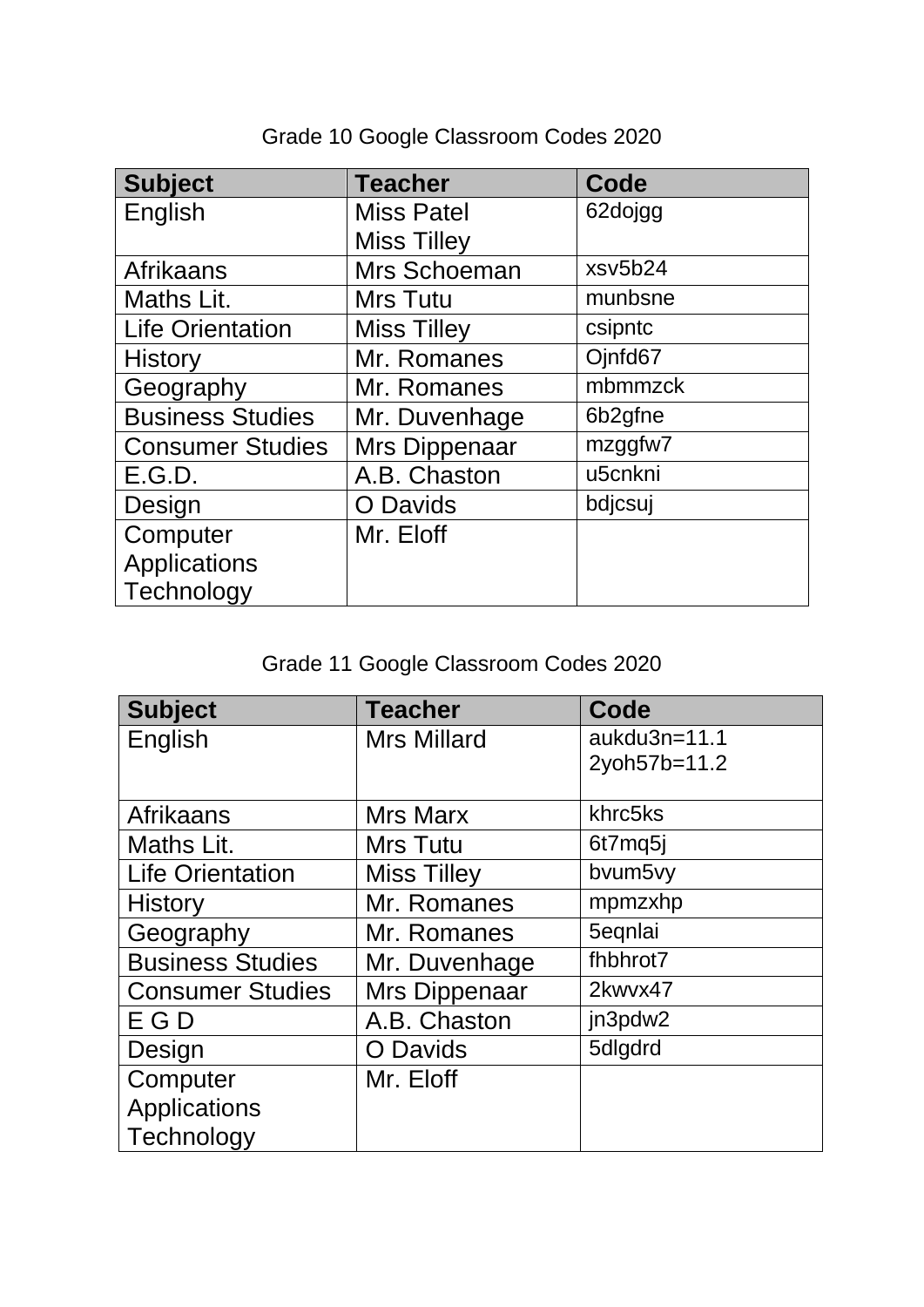| <b>Subject</b>          | <b>Teacher</b>     | Code           |
|-------------------------|--------------------|----------------|
| English                 | <b>Mrs Millard</b> | h4pfyri=12.1   |
|                         |                    | $h5h5a0r=12.2$ |
| <b>Afrikaans</b>        | <b>Mrs Marx</b>    | Zy3srwu        |
| Maths Lit.              | W. Abrahams        | oyknbl3        |
| <b>Life Orientation</b> | <b>Miss Tilley</b> | 4dbwncj        |
| <b>History</b>          | Mr. Romanes        | okvpcog        |
| Geography               | Mr L Benecke       | 2n3vr36        |
| <b>Business Studies</b> | Mr. Duvenhage      | i324036        |
| <b>Consumer Studies</b> | Mrs Dippenaar      | rmu4bvg        |
| E G D                   | A.B. Chaston       | 6viapwe        |
| Design                  | O Davids           | C4wt3af        |
| Computer                | Mr. Eloff          | tlog75i        |
| <b>Applications</b>     |                    |                |
| Technology              |                    |                |

# Grade 12 Google Classroom Codes 2020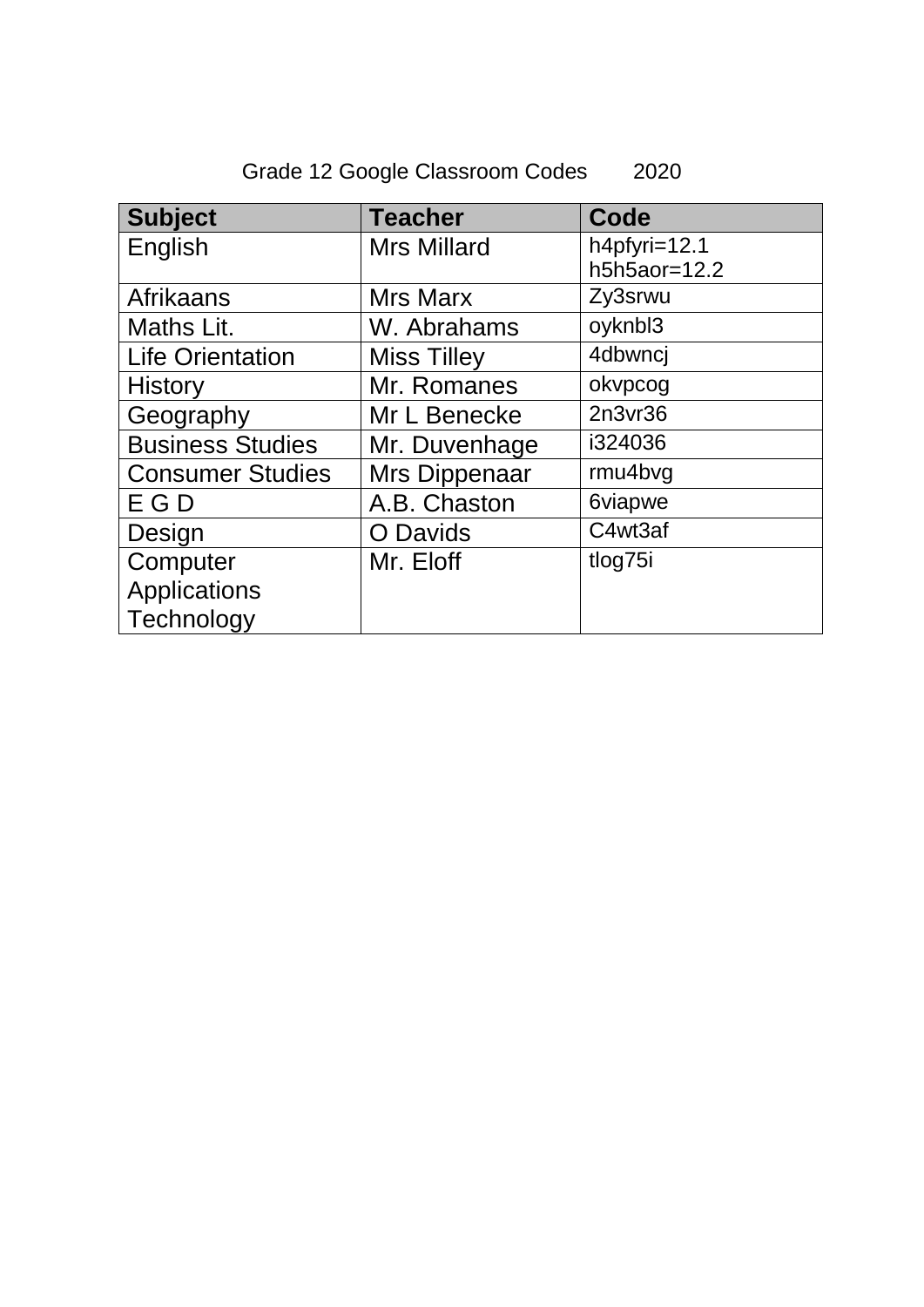To view the FACE COVID video, go to: **<https://www.youtube.com/watch?v=BmvNCdpHUYM>**

# **FACE COVID**

#### **F – Focus on what you can control**

You can't control what happens in the future, the coronavirus itself, the economy, or what other people do, and you can't magically control your thoughts and feelings. Fear, anxiety, and worry are inevitable. But you can control what you do here and now. So, let's focus on that.

### **A – Acknowledge your thoughts and feelings**

Silently and kindly acknowledge your thoughts, feelings, emotions, memories, sensations, urges. With curiosity notice what's going on in your inner world. You might say to yourself 'I'm noticing feelings of anxiety.' Or 'I'm having thoughts about getting sick.' And as you continue noticing your thoughts and feelings bring in the next step.

### **C – Connect with your body**

Find your own way of connecting with your physical body. For example, you might try slowly pressing your feet hard into the floor. Or slowly pressing your fingertips together. Slowly stretching your arms, or your neck, or shrugging your shoulders. Or slowly breathing. (These are known as "grounding techniques").

### **E – Engage in what you're doing**

Get a sense of where you are, here and now – and refocus your attention on the activity at hand. Notice five things that you can see, five things you can hear. Notice what you can taste and smell. Notice what you are doing – and give your full attention to that activity.